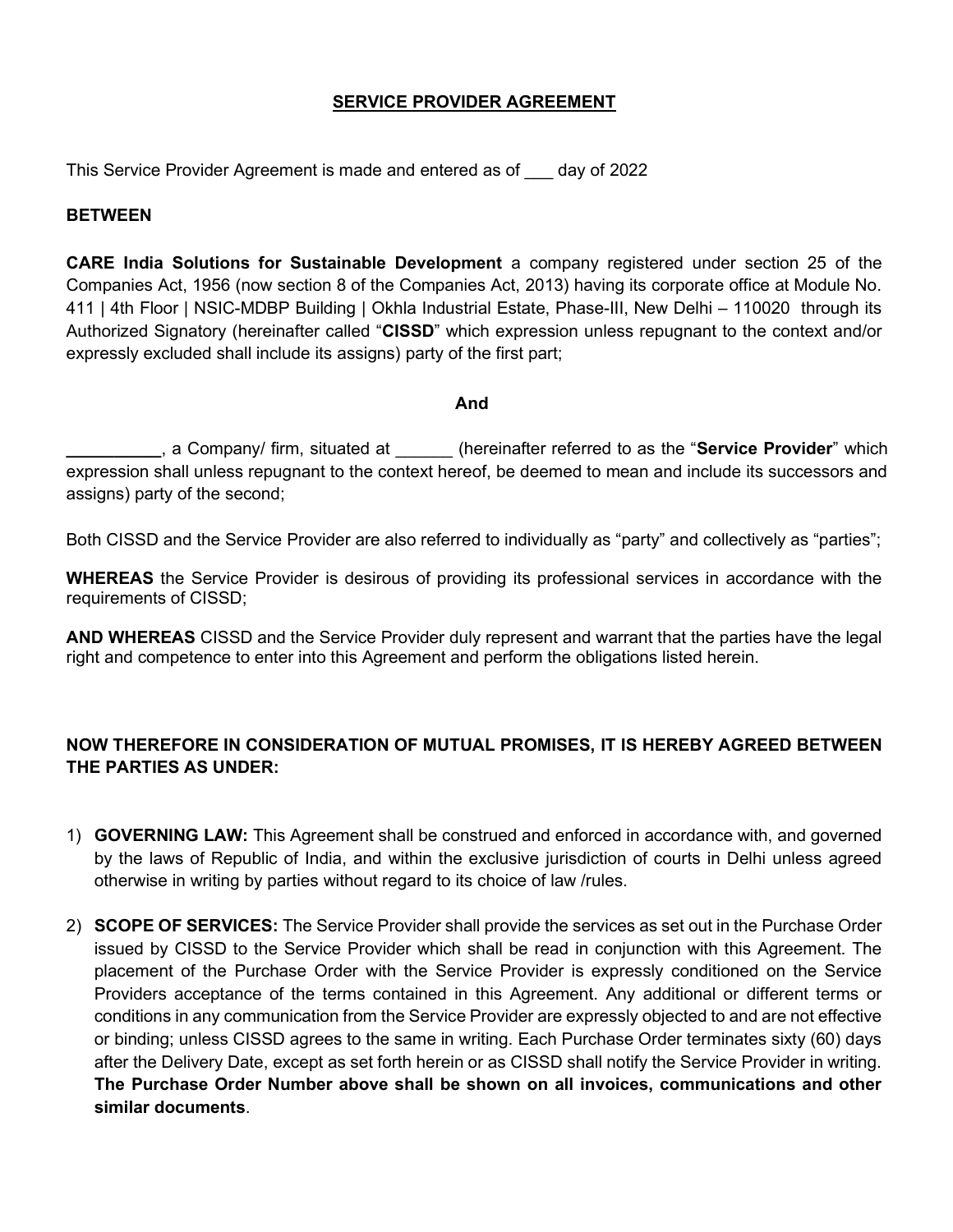- 3) **PRICE:** The prices stated in the Purchase Order are complete; the Service Provider shall add no additional charges. The Service Provider warrants that the prices charged are competitive with prevailing market rates and do not exceed prices charged to other customers for a similar quantity and quality of Services. The Service Provider shall specify all applicable costs, including taxes, duty, export and transportation fees and other charges on its invoice as separate items, and shall bear such costs as part of total Price charged. If the Service Provider's travel reimbursement shall be made under this Agreement, then the Service Provider shall follow CISSD's travel policies and be subject to CISSD's per diem rates. Invoices in duplicate are required. CISSD will pay the Service Provider as specified in the Purchase Order, including pursuant to any discount terms; if no time of payment is indicated, payment shall be made no later than thirty (30) days after the later of: CISSD's availing of the Services or CISSD's receipt of the relevant invoice for proper performance. The Service Provider shall be paid full compensation for services properly performed subsequent to the termination date and handing over of materials relating thereto approved by CISSD, such as work-in-progress, plans, drawings, and specifications; and subject to the Service Provider returning all CISSD property, advances and other related materials in the possession of Service Provider to the satisfaction of CISSD. The title shall vest in CISSD for any such materials for which CISSD has paid the Service Provider in accordance with this Agreement. Any adjustments in the Service Provider's invoices due to shortages, late deliveries, rejection or other failure to comply with the requirements of this Agreement and/or Purchase Order including any agreed penalty for the same may, at CISSD's option, be made by CISSD before payment; but failure to do so shall not deprive CISSD of the right to do so later. CISSD may withhold ten percent (10%) from payment of the final invoice to ensure that all Services conform to this Agreement and Purchase Order and all necessary documentation has been properly received.
- 4) QUALITY: The Service Provider warrants that the Services are (a) free of all deficiencies and defects (b) all materials created for CISSD in accordance with this Agreement and Purchase Order [other than materials preexisting this Agreement and prepared for other customers] shall be original work, shall be deemed work for hire and shall not infringe the rights of any third parties, and (c) are free of any lien or encumbrance. The Service Provider warrants that it shall vest all title and rights to the Services in CISSD and provide CISSD any documentation that CISSD may request relating to its ownership of the work. If no quality is specified in this Agreement and/or Purchase Order, then the Services delivered must be of the best quality as recognized by market standards and conforming to or exceeding all specifications provided by the Service Provider.
- 5) CONDUCT: The Service Provider undertakes to avoid exploitation of child labor and shall not discriminate on the basis of race, ethnicity, religion, gender, disability with respect to the Services provided to CISSD either at its premises or otherwise. The Service Provider shall comply with: (a) the office and security policies and directives of CISSD; (b) CISSD's policy prohibiting harassment and discrimination; and (c) such other polices as CISSD may make known to the Service Provider. The parties are independent contractors of each other, and: (a) each party is responsible for all payments relating to its Services, including without limitation, social security, income tax withholding, and insurance; (b) both parties are solely responsible to comply with all statutory provisions pertaining to their own employees and resources; (c) neither party is an agent of the other, has the authority to enter into any contract or obligation on behalf of the other party; and (d) nothing herein shall create an employer/employee relationship, partnership or joint venture between the parties, or between one party and any employee of the other.
- 6) ANTI CORRUPTION: The Service Provider shall comply with all laws and regulations applicable to its performance hereunder. The Service Provider and its employees shall maintain and comply with a written code of conduct that prohibits giving anything of value, directly or indirectly, to any person or entity, including government officials or CISSD staff, in the form of a bribe or kickback; establishes appropriate limitations on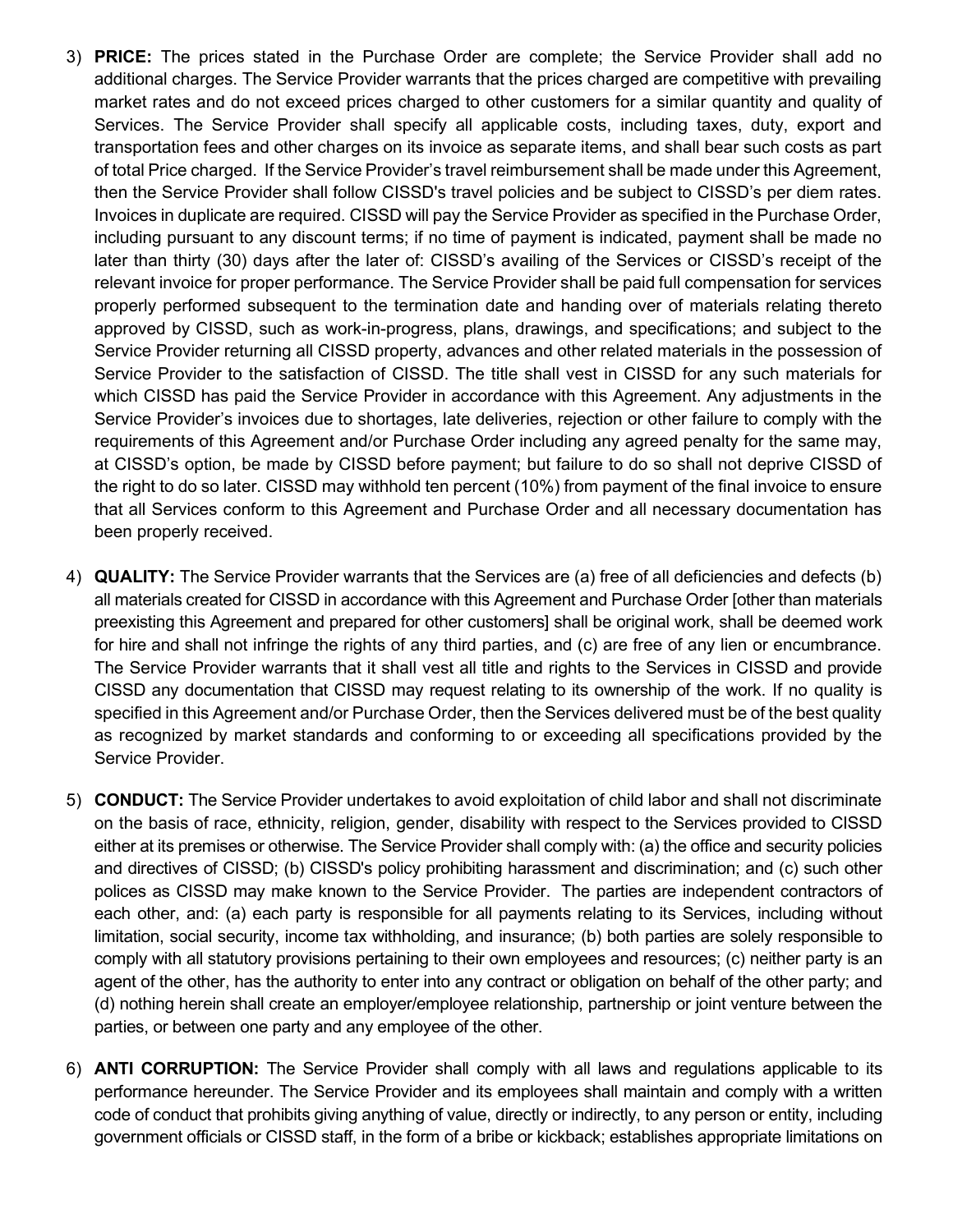transactions with relatives of Service Provider's employees or businesses or ventures related to the Service provider or its employees; and otherwise properly governs the performance of its employees engaged in soliciting, awarding or administering contracts, and receiving gifts.

- 7) TIMELY DELIVERY OF SERVICE: Time is of the essence and delivery of Services shall be strictly in accordance with this Agreement and the Purchase Order. Delay in providing Service or otherwise, for whatsoever reason shall be reported immediately to CISSD, and the Purchase Order payment shall be subject to a late arrival penalty. Partial performance of Service may not be accepted; immediately inform and communicate to CISSD in advance if a partial performance of Service is requested.
- 8) **ASSIGNMENT AND SUB-CONTRACTING:** The Service Provider shall not assign its responsibilities under this Agreement and/ or Purchase Order to any third party, without prior written permission from CISSD. Similarly, the Service Provider shall not sub-contract the Services it is required to provide under this Agreement and/ or Purchase Order to a third party, without receiving prior written permission from CISSD. Further, if CISSD does grant the Service Provider to sub-contract the Services to be performed under this Agreement and/or Purchase Order or part thereof, then the said sub-contractor must be apprised and bound by the same covenants as are mentioned in this Agreement and the Purchase Order issued to the Service Provider.
- 9) INSPECTION AND ACCEPTANCE: All Services shall be subject to CISSD audit and inspection; and, if applicable, test at any time and place. The Service Provider will make available to CISSD copies of applicable drawings, specifications, and processes and shall promptly provide CISSD any resulting certificates to establish bona fides. Further, all Services are subject to final inspection and acceptance by CISSD notwithstanding any payment or other prior inspections. CISSD may reject and/or stop all Services not conforming to this Agreement and/or the Purchase Order or other applicable specifications, descriptions or requirements of CISSD.
- 10) DEFICIENCY IN SERVICE: If any Services are found to be deficient or otherwise does not conform to this Agreement and/or Purchase Order, then CISSD may: (a) require the Service Provider to remedy and rectify the deficiency at the Service Provider's cost any such non-conforming Services within 10 days of notification for the same; (b) require the Service Provider to refund the price of any such Services within 15 days of notification for the same; or (c) opt to retain the said deficiency in Service with an appropriate price reduction to offset CISSD's costs of making correction(s). Nothing, including any final inspection, shall relieve the Service Provider from its responsibility to correct or remedy the defective Services as a result of fraud, recklessness or latent defects. All these are without prejudice to any other remedies available to CISSD under the law.
- 11) CANCELLATION AND DEFAULT: In addition to any other remedies available, CISSD may cancel/terminate this Agreement and/or Purchase Order, in whole or in part, at any time by written notice to the Service Provider, including without limitation in any of the following circumstances: (a) The Service Provider fails to provide the Services as specified herein; (b) in CISSD's good faith judgment, the Service provider failed to perform, or jeopardized performance of, this Agreement and/or Purchase Order in compliance with its terms, and failed to cure such failure within ten (10) days after notice from CISSD; (c) The Service Provider files for bankruptcy, reorganization, readjustment of debt or has insolvency proceedings instituted against it under law of any jurisdiction. On receipt of such notice, the Service Provider shall discontinue all work, cancel all pending orders and terminate any subcontracts relating to the Services to be provided under this Agreement and/or Purchase Order. Upon such termination, full and complete settlement of all Service Provider's claims shall be made as follows: a) The Service Provider shall be paid for the Services conforming to this Agreement and Purchase Order till the date of termination; and b) title shall vest in CISSD for all such Services for which CISSD has paid.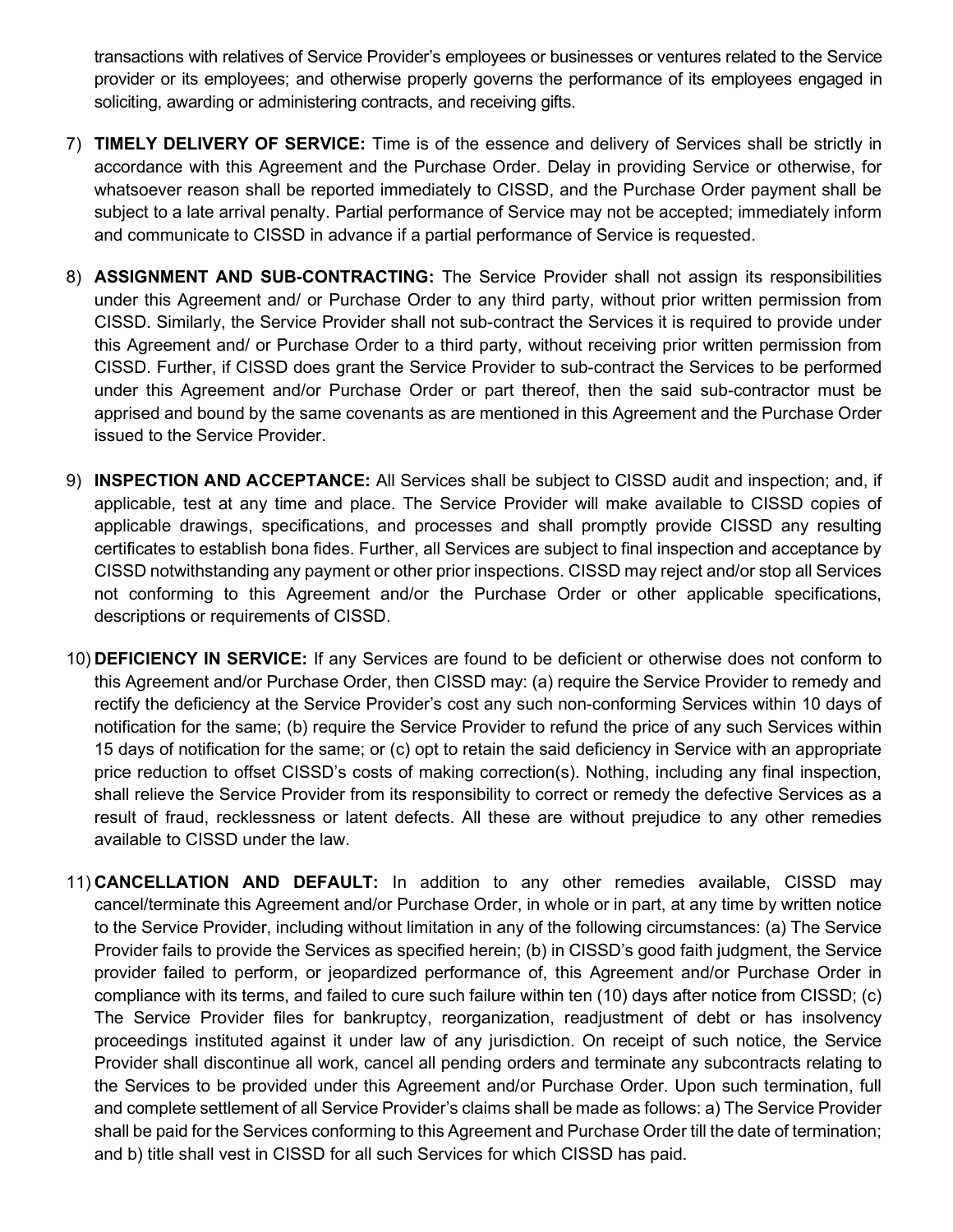- 12) CHANGES: Changes or amendments to this Agreement and/or Purchase Order may only be made by CISSD by its written authorization. CISSD shall communicate the desired changes by written communication prior to availing of the Services. If any such change by CISSD affects the cost or delivery schedules as mentioned in this Agreement and/or Purchase Order, an equitable adjustment shall be made, provided the Service Provider makes a written claim therefore, within thirty (30) days from the date of CISSD's communication of the change.
- 13) INDEMNIFICATION: The Service Provider shall indemnify and hold harmless CISSD and its related entities from and against any claims, losses, damages, expenses, penalties, causes of action or liabilities arising from: (a) the Service Provider's breach of any obligations or warranties hereunder, or violation of trade secrets, patent, trademark or other intellectual property rights, or (b) any other acts or omissions of the Service provider, its agents, employees, sub-contractors, or guests, relating to this Agreement and/or Purchase Order. In no event shall CISSD be liable for the Service Provider's lost profits or consequential or incidental damages. Any action by the Service Provider against CISSD arising in connection with this Agreement and/or Purchase Order must be commenced within one (1) year from the date the cause of action accrued; or else the same shall be deemed to be waived.
- 14) CONFIDENTIALITY: During the term of this Agreement and subsequent to its termination, except as specifically set forth herein to perform the terms of this Agreement, neither party shall disclose any confidential information of the other party to any third-party or make use of such confidential information for its own purposes without the owner's prior written consent. Confidential information shall mean any information (written, oral or observed) relating to: (a) donors or potential donors; (b) operations and private contacts; (c) CISSD employees; (d) business or strategic plans; (e) finances; or (f) a relationship with any governmental entity; and shall also include information specifically designated confidential by the owner or that the disclosing party knows or reasonably should know is not public. Confidential information does not include any information generally known to the public or readily obtainable from public sources. Further, confidential information may be disclosed to government authorities if the disclosure is required by law and the disclosing party has provided the owner notice and, if practicable, a reasonable opportunity to defend against such disclosure. Upon the termination or expiration of this Agreement, both parties shall destroy or return such information of the other party in its possession, including copies and notes, and in the case of destruction, at the owner's request shall certify to such destruction. Neither party shall use the other party's name or marks in any form of publicity or publicly disclose information relating to its Services without the other party's prior written consent. Neither party shall publicly disparage the other.
- 15) COMPLIANCE WITH LAW AND DISPUTES: The Service Provider shall comply with all laws, regulations, and orders applicable to its performance hereunder. The parties shall first try to resolve any controversy or claim arising out of or relating to this Agreement and/or Purchase Order, or the breach or alleged breach thereof, by good faith negotiation among senior managers unrelated to the dispute, and failing that, by arbitration. The parties shall select a mutually acceptable arbitrator and work in good faith with the arbitrator to resolve the dispute. The location of the arbitration shall be New Delhi, India. To the extent permitted by law, the arbitrator's decision shall be final and binding and may be entered in any court having competent jurisdiction. The Service Provider shall keep complete and accurate records that provide a basis for its invoices hereunder. During the term hereof and for three (3) years thereafter, CISSD, and its Donor(s), if applicable, or their agents, may inspect and make extracts from such records, provided that CISSD/Donor gives the Service Provider at least seven (7) days prior written notice.
- 16) **ENTIRE AGREEMENT:** This Agreement, together with its attachments and the Purchase Order contains the entire agreement between the parties related to the subject matter hereof, and no other representation, inducements, promises, understandings, arrangements or agreements, oral or otherwise,